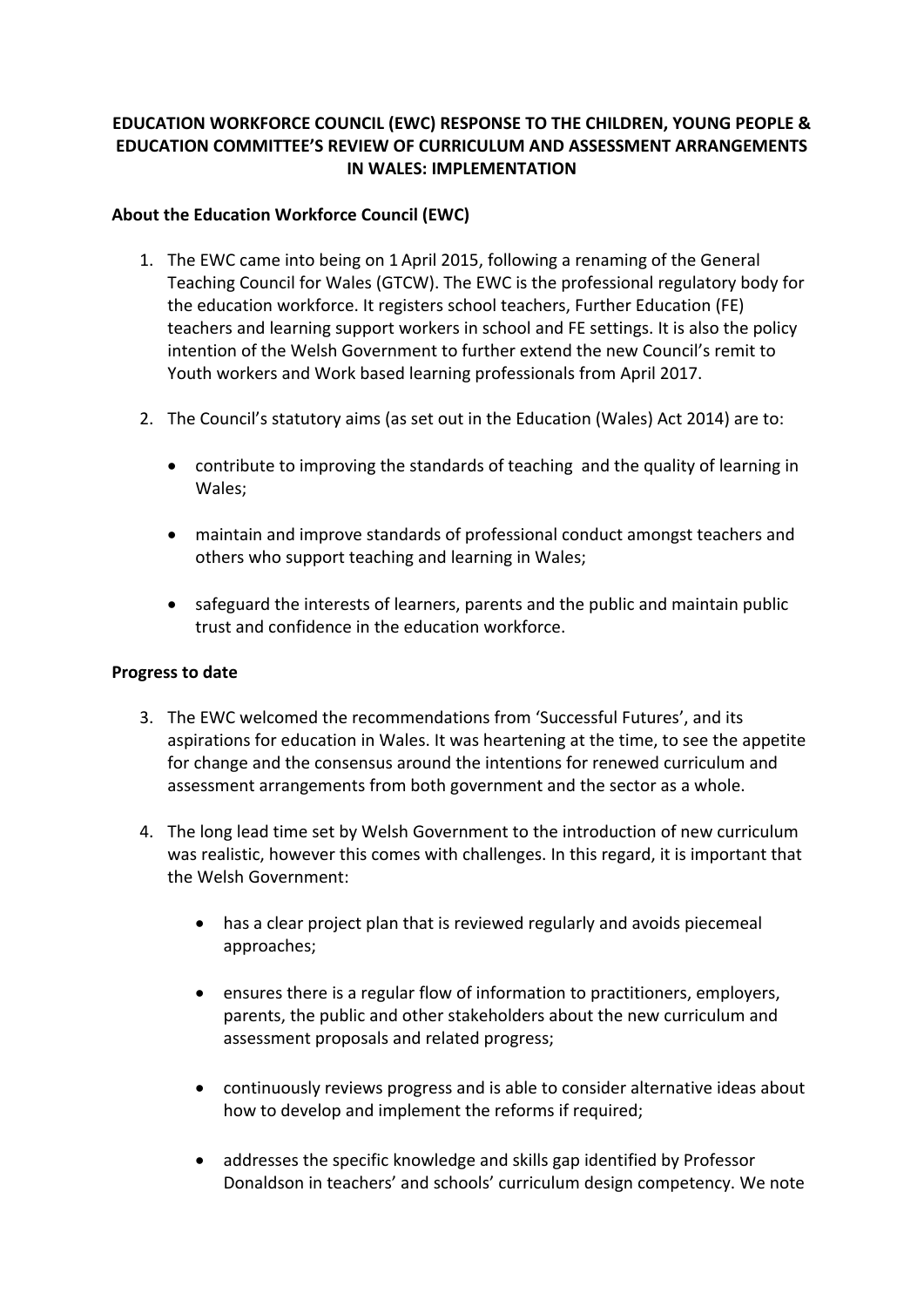that practitioners have been deliverers of pre-prescribed curricula since the advent of the first National Curriculum in 1988. In order for schools to be confident and competent to successfully embrace the requirements of the new curriculum in terms of design and implementation, practitioners in all settings should be guaranteed opportunities to be supported to develop these skills and knowledge at the earliest possible stage.

## **The work of the Pioneer schools network in designing and developing the new curriculum;**

- 5. The Council notes the Welsh Government's decision to use the Pioneer school network to design and develop the new curriculum and assessment arrangements. While this has merit, the EWC has some concerns in this regard following feedback from its registrants, for example:
	- an apparent lack of awareness amongst many non-Pioneer schools about the changes and a growing sense of a two-tier system which could be potentially divisive and unnecessary in a small country. Furthermore, there is a danger that the reform may become too closely identified with Pioneer schools and therefore not seen as 'belonging' to all practitioners in all settings;
	- very little engagement to date with other sectors of the workforce who also have a significant part to play in curriculum and assessment reform, specifically the further education sector, non-maintained settings which deliver early years provision, and youth work;
	- a need for the Welsh Government to learn lessons from the implementation and roll out of other major reforms, such as the Foundation Phase. The Welsh Government must ensure that resources (both financial and time) are not just focused on a small group of pilot settings with insufficient resource available for the vast majority of schools and settings outside of the pilot schemes;
	- the need for effective coordination across regions. It is important that developments are being shared and benchmarked across consortia regions and beyond the school sector.

# **The interface with effective professional learning for the education workforce and initial teacher education and training;**

6. The Welsh Government issued a consultation in September on revised criteria for initial teacher education programmes in Wales. These criteria place a far greater emphasis on partnerships between universities and schools in delivering training than in the past. The proposed revised criteria also seek to prepare a new generation of teachers who will be knowledgeable about child development and skilful in curriculum design in order to be effective leaders of experiential learning in the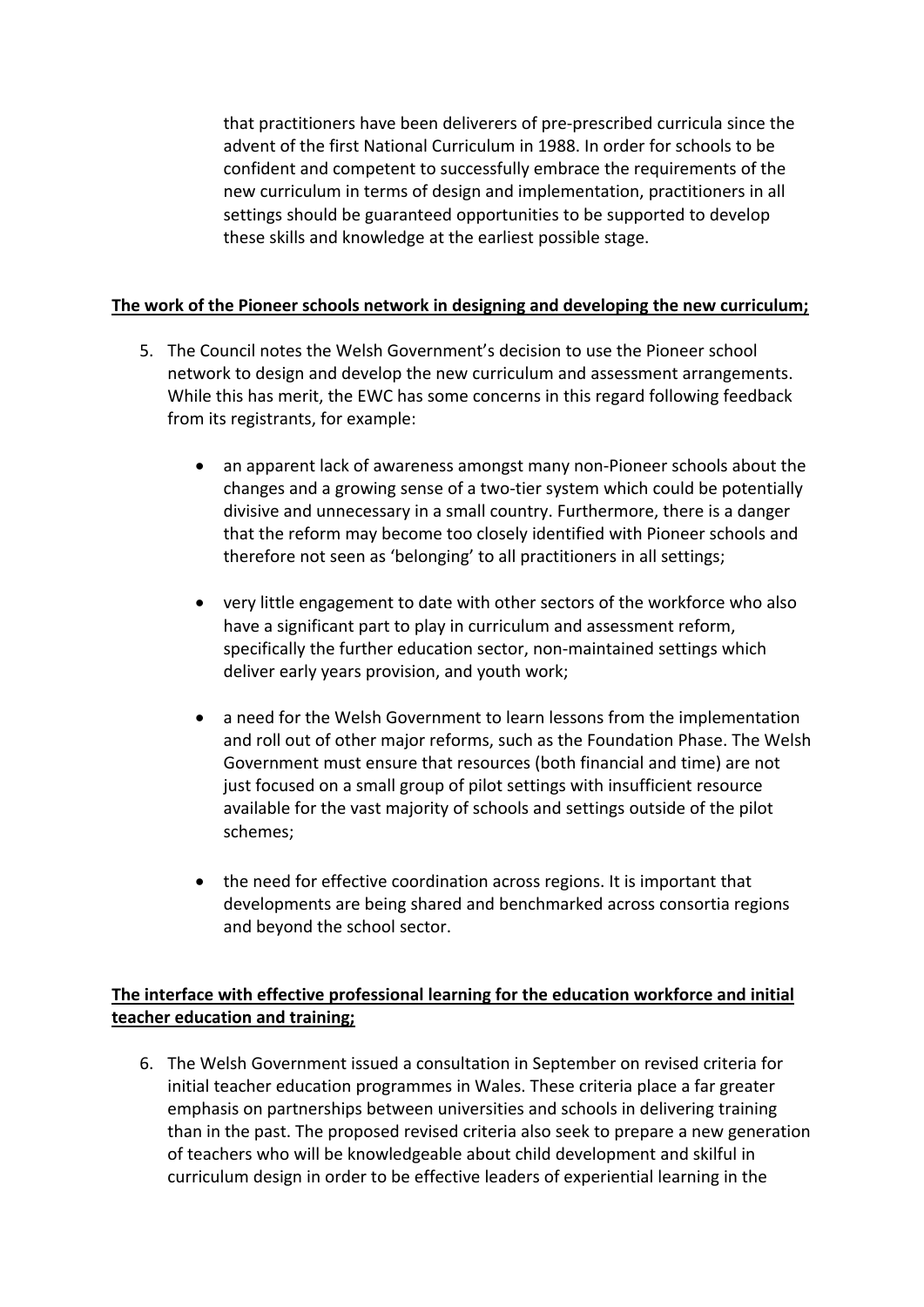digital era. This of course is appropriate and to be applauded. However, the Council does wish to highlight some specific matters to the Committee and these are set out in paragraphs 7 to 11 below.

### **Professional development for the education workforce**

7. The curriculum is no longer developed or delivered by school teachers alone. As the professional regulator for the education workforce as a whole, we know that school teachers now make up only just over 50% of the staffing in our schools (at 31 October 2016, there were 35,715 school teachers, 29,694 school learning support workers, 5,395 FE teachers and 2,354 FE learning support workers on the EWC register). The workforce as a whole requires not only appropriate and supported professional development, but also an underpinning suite of professional standards which manifest the characteristics of effective education professionals.

### **Enabling professional standards for the whole workforce**

8. The ethos and culture that are aspired for in 'Successful Futures' need to be reflected in new professional standards which are being developed for school teachers and headteachers. It is obviously as important that other groups in the workforce (FE staff and support workers) also have progressive, coherent professional standards that act as enablers to deliver reforms necessary to implement 'Successful Futures' by producing professionals with the appropriate skills and aptitudes.

## **Alignment with other WG priorities and strategies**

- 9. Curriculum and assessment arrangements impact upon many other reform agendas within education and Welsh Government as a whole. For example, the Welsh language strategy and the Early Years ten year plan. This calls for a level of 'joined up-ness' rarely seen in government.
- 10. As mentioned above, the reform of Initial Teacher education has a significant role to play in preparing new teaching professionals ready for the challenges and opportunities involved in the ambitious reforms proposed by Professor Donaldson. Accordingly, we are of the firm opinion that there should be similar attention paid to ensuring the entry qualifications of other workforce groups, for example PGCE FE, are similarly aligned to the needs of the new curriculum.
- 11. The Council recommends that further work could be done to encourage schools to engage positively and confidently with the new curriculum through demonstrating linkages with new Estyn inspection frameworks that allow innovation and creativity for schools and colleges in working towards the new curriculum. Practitioners report that they perceive there to be some tensions between the current accountability measures and the culture and ethos espoused in 'Successful Futures' that need realigning in order to give schools the confidence to innovate in terms of curriculum and teaching and learning.